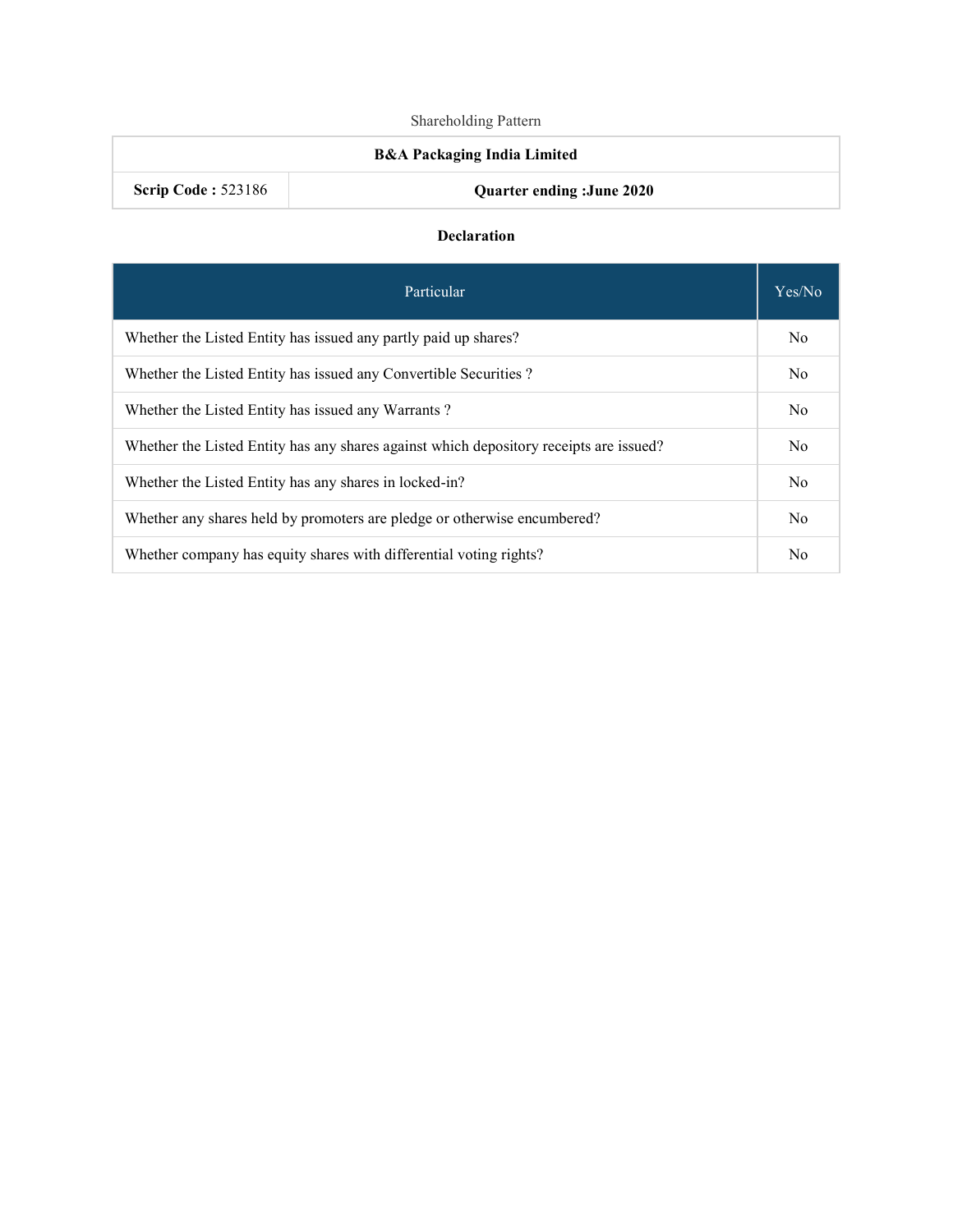# Summary statement holding of specified securities

| Category<br>$\sigma$<br>shareholde<br>$\mathbf{r}$ | No. of<br>shareholder<br>$\mathbf{s}$ | No. of<br>fully<br>paid up<br>equity<br>shares<br>held | Total no.<br>shares<br>held | Shareholdin<br>g as a % of<br>total no. of<br>shares<br>(calculated<br>as per<br>SCRR,<br>1957)As a<br>$%$ of<br>$(A+B+C2)$ | No. of<br>Voting<br>Rights | Total<br>as a $\%$<br>of<br>Total<br>Votin<br>g right | No. of equity<br>shares held in<br>dematerialize<br>d form |
|----------------------------------------------------|---------------------------------------|--------------------------------------------------------|-----------------------------|-----------------------------------------------------------------------------------------------------------------------------|----------------------------|-------------------------------------------------------|------------------------------------------------------------|
| (A)<br>Promoter<br>$\&$<br>Promoter<br>Group       | 8                                     | 36,90,11<br>4                                          | 36,90,11<br>4               | 74.39                                                                                                                       | 36,90,11<br>4              | 74.39                                                 | 28,885                                                     |
| (B) Public                                         | 2,564                                 | 12,70,38<br>6                                          | 12,70,38<br>6               | 25.61                                                                                                                       | 12,70,38<br>6              | 25.61                                                 | 4,06,202                                                   |
| (C1)<br><b>Shares</b><br>underlying<br><b>DRs</b>  |                                       |                                                        |                             | 0.00                                                                                                                        |                            | 0.00                                                  |                                                            |
| (C2)<br>Shares<br>held by<br>Employee<br>Trust     |                                       |                                                        |                             | 0.00                                                                                                                        |                            | 0.00                                                  |                                                            |
| $(C)$ Non<br>Promoter-<br>Non<br>Public            |                                       |                                                        |                             | 0.00                                                                                                                        |                            | 0.00                                                  |                                                            |
| Grand<br>Total                                     | 2,572                                 | 49,60,50<br>$\boldsymbol{0}$                           | 49,60,50<br>$\mathbf{0}$    | 100.00                                                                                                                      | 49,60,50<br>$\theta$       | 100.0<br>$\boldsymbol{0}$                             | 4,35,087                                                   |

Note: C=C1+C2 Grand Total=A+B+C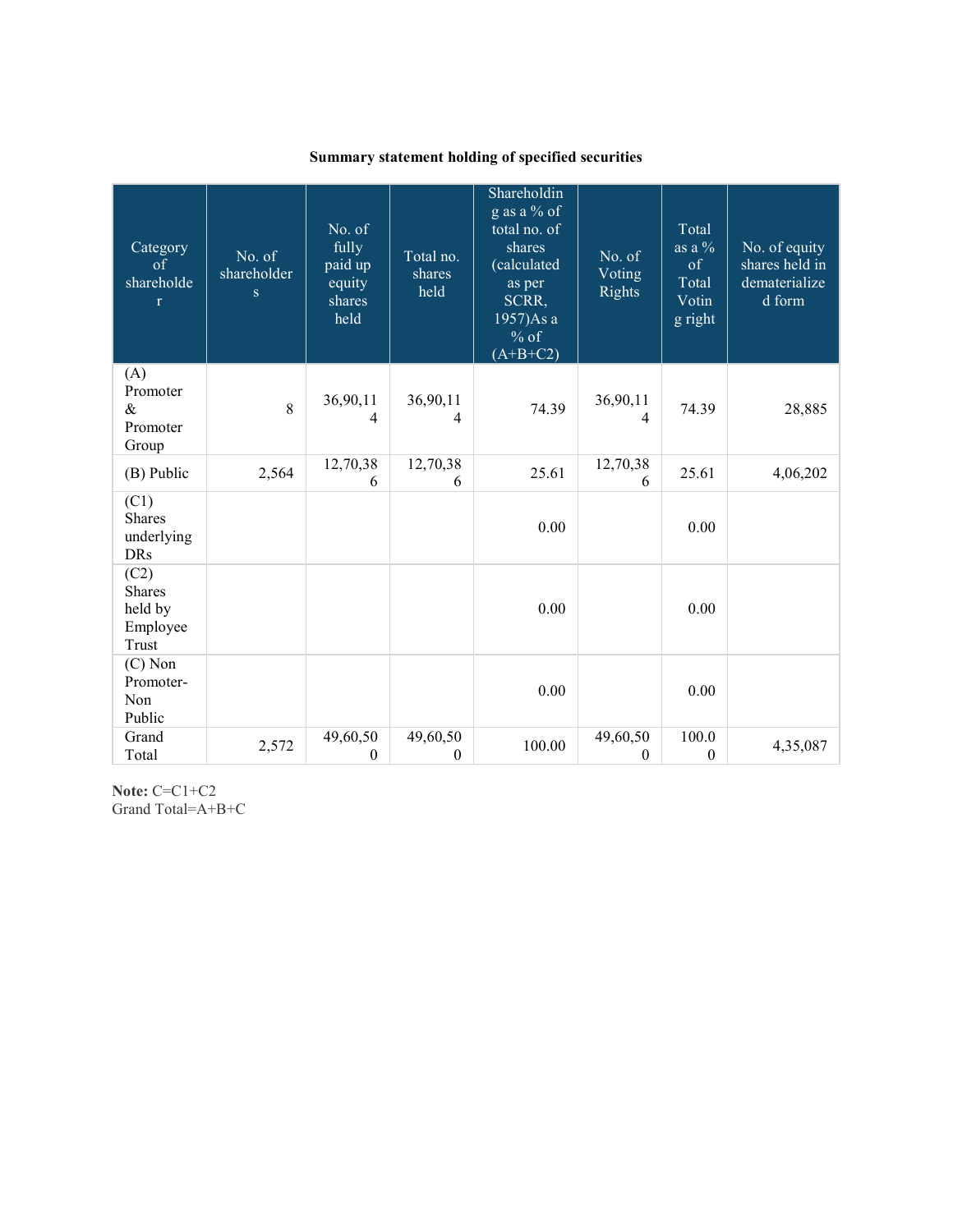Shareholding Pattern

# B&A Packaging India Limited

Scrip Code : 523186 Quarter Ending : June 2020

### Statement showing shareholding pattern of the Promoter and Promoter Group

| Category of<br>shareholder                                                     | Nos. of<br>shareholders | No. of fully<br>paid up<br>equity<br>shares held | Total nos.<br>shares<br>held | Shareholding as a<br>% of total no. of<br>shares (calculated<br>as per SCRR,<br>1957)As a % of<br>$(A+B+C2)$ | Number of<br>equity shares<br>held in<br>dematerialized<br>form |
|--------------------------------------------------------------------------------|-------------------------|--------------------------------------------------|------------------------------|--------------------------------------------------------------------------------------------------------------|-----------------------------------------------------------------|
| A1) Indian                                                                     |                         |                                                  |                              | 0.00                                                                                                         |                                                                 |
| <b>Individuals/Hindu</b><br>undivided Family                                   | 5                       | 25,785                                           | 25,785                       | 0.52                                                                                                         | 19,385                                                          |
| <b>SOMNATH</b><br><b>CHATTERJEE</b>                                            | $\mathbf{1}$            | 19,385                                           | 19,385                       | 0.39                                                                                                         | 19,385                                                          |
| <b>GARGI BAROOAH</b>                                                           | $\mathbf{1}$            | 2,400                                            | 2,400                        | 0.05                                                                                                         |                                                                 |
| <b>SHEY NAIMA</b><br><b>BAROOAH</b>                                            | $\mathbf{1}$            | 1,800                                            | 1,800                        | 0.04                                                                                                         |                                                                 |
| <b>USHA BAROOAH</b>                                                            | $\mathbf{1}$            | 1,900                                            | 1,900                        | 0.04                                                                                                         |                                                                 |
| <b>TRIPURA NATH</b><br><b>BAROOAH</b>                                          | $\mathbf{1}$            | 300                                              | 300                          | 0.01                                                                                                         |                                                                 |
| Any Other (specify)                                                            | $\overline{2}$          | 35,64,329                                        | 35,64,329                    | 71.85                                                                                                        | 9,500                                                           |
| <b>B &amp; A LIMITED</b>                                                       | $\mathbf{1}$            | 35,54,829                                        | 35,54,829                    | 71.66                                                                                                        |                                                                 |
| <b>HEMEN BAROOAH</b><br><b>BENEVOLENT</b><br><b>AND FAMILY</b><br><b>TRUST</b> | $\mathbf{1}$            | 9,500                                            | 9,500                        | 0.19                                                                                                         | 9,500                                                           |
| <b>Sub Total A1</b>                                                            | $\overline{7}$          | 35,90,114                                        | 35,90,114                    | 72.37                                                                                                        | 28,885                                                          |
| A2) Foreign                                                                    |                         |                                                  |                              | 0.00                                                                                                         |                                                                 |
| Any Other (specify)                                                            | $\mathbf{1}$            | 1,00,000                                         | 1,00,000                     | 2.02                                                                                                         |                                                                 |
| DRG (UK) LIMITED                                                               | $\mathbf{1}$            | 1,00,000                                         | 1,00,000                     | 2.02                                                                                                         |                                                                 |
| <b>Sub Total A2</b>                                                            | $\mathbf{1}$            | 1,00,000                                         | 1,00,000                     | 2.02                                                                                                         |                                                                 |
| $A = A1+A2$                                                                    | 8                       | 36,90,114                                        | 36,90,114                    | 74.39                                                                                                        | 28,8                                                            |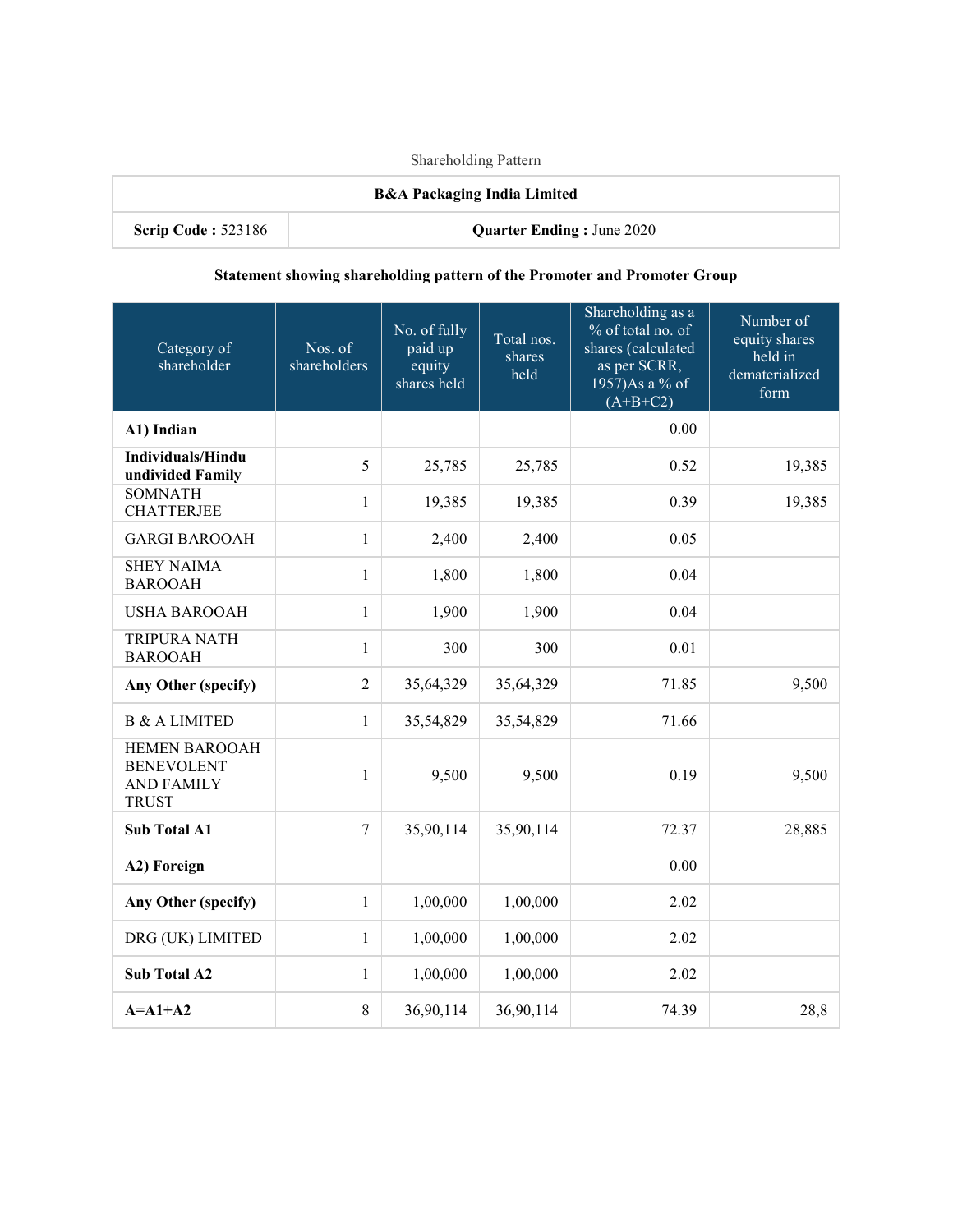## B&A Packaging India Limited

Scrip Code : 523186 Quarter ending : June 2020

# Statement showing shareholding pattern of the Public shareholder

| Category &<br>Name of the<br>Shareholders                                                                     | No. of<br>sharehold<br>er | No. of<br>fully<br>paid up<br>equity<br>shares<br>held | Total no.<br>shares<br>held | Shareholdin<br>$g\%$<br>calculated<br>as per<br>SCRR,<br>1957 As a<br>$%$ of<br>$(A+B+C2)$ | No. of<br>Voting<br><b>Rights</b> | Total<br>as a<br>$%$ of<br>Total<br>Votin<br>$\mathbf{g}% _{0}\left( \mathbf{r},\mathbf{r}\right)$<br>right | No. of equity<br>shares held<br>in<br>dematerializ<br>ed form(Not<br>Applicable) |
|---------------------------------------------------------------------------------------------------------------|---------------------------|--------------------------------------------------------|-----------------------------|--------------------------------------------------------------------------------------------|-----------------------------------|-------------------------------------------------------------------------------------------------------------|----------------------------------------------------------------------------------|
| <b>B1)</b><br><b>Institutions</b>                                                                             | $\boldsymbol{0}$          | $\boldsymbol{0}$                                       |                             | 0.00                                                                                       |                                   | 0.00                                                                                                        |                                                                                  |
| Financial<br>Institutions/<br><b>Banks</b>                                                                    | $\mathbf{1}$              | 300000                                                 | 3,00,000                    | 6.05                                                                                       | 3,00,000                          | 6.05                                                                                                        | 3,00,000                                                                         |
| <b>INDUSTRIAL</b><br><b>PROMOTION</b><br><b>AND</b><br><b>INVESTMENT</b><br>CORPORATIO<br>N OF ORISSA<br>LTD. | $\mathbf{1}$              | 300000                                                 | 3,00,000                    | 6.05                                                                                       | 3,00,000                          | 6.05                                                                                                        | 3,00,000                                                                         |
| <b>Sub Total B1</b>                                                                                           | $\mathbf{1}$              | 300000                                                 | 3,00,000                    | 6.05                                                                                       | 3,00,000                          | 6.05                                                                                                        | 3,00,000                                                                         |
| <b>B2)</b> Central<br>Government/<br><b>State</b><br>Government(s)<br>/ President of<br>India                 | $\boldsymbol{0}$          | $\boldsymbol{0}$                                       |                             | 0.00                                                                                       |                                   | 0.00                                                                                                        |                                                                                  |
| <b>B3)</b> Non-<br><b>Institutions</b>                                                                        | $\boldsymbol{0}$          | $\boldsymbol{0}$                                       |                             | 0.00                                                                                       |                                   | 0.00                                                                                                        |                                                                                  |
| Individual<br>share capital<br>upto Rs. 2<br>Lacs                                                             | 2553                      | 558588                                                 | 5,58,588                    | 11.26                                                                                      | 5,58,588                          | 11.26                                                                                                       | 66,604                                                                           |
| Individual<br>share capital<br>in excess of Rs.<br>2 Lacs                                                     | $\mathbf{1}$              | 24797                                                  | 24,797                      | 0.50                                                                                       | 24,797                            | 0.50                                                                                                        | 24,797                                                                           |
| <b>Any Other</b><br>(specify)                                                                                 | $\mathbf{9}$              | 387001                                                 | 3,87,001                    | 7.80                                                                                       | 3,87,001                          | 7.80                                                                                                        | 14,801                                                                           |
| Non-Resident<br>Indian (NRI)                                                                                  | $\mathbf{1}$              | 100                                                    | 100                         | 0.00                                                                                       | 100                               | 0.00                                                                                                        | 100                                                                              |
| <b>BHUBNESH</b><br><b>COMMERCIA</b><br>L PVT. LTD.                                                            | $\mathbf{1}$              | 241000                                                 | 2,41,000                    | 4.86                                                                                       | 2,41,000                          | 4.86                                                                                                        |                                                                                  |
| <b>AMREX</b><br><b>MARKETING</b>                                                                              | $\,1$                     | 129000                                                 | 1,29,000                    | 2.60                                                                                       | 1,29,000                          | 2.60                                                                                                        |                                                                                  |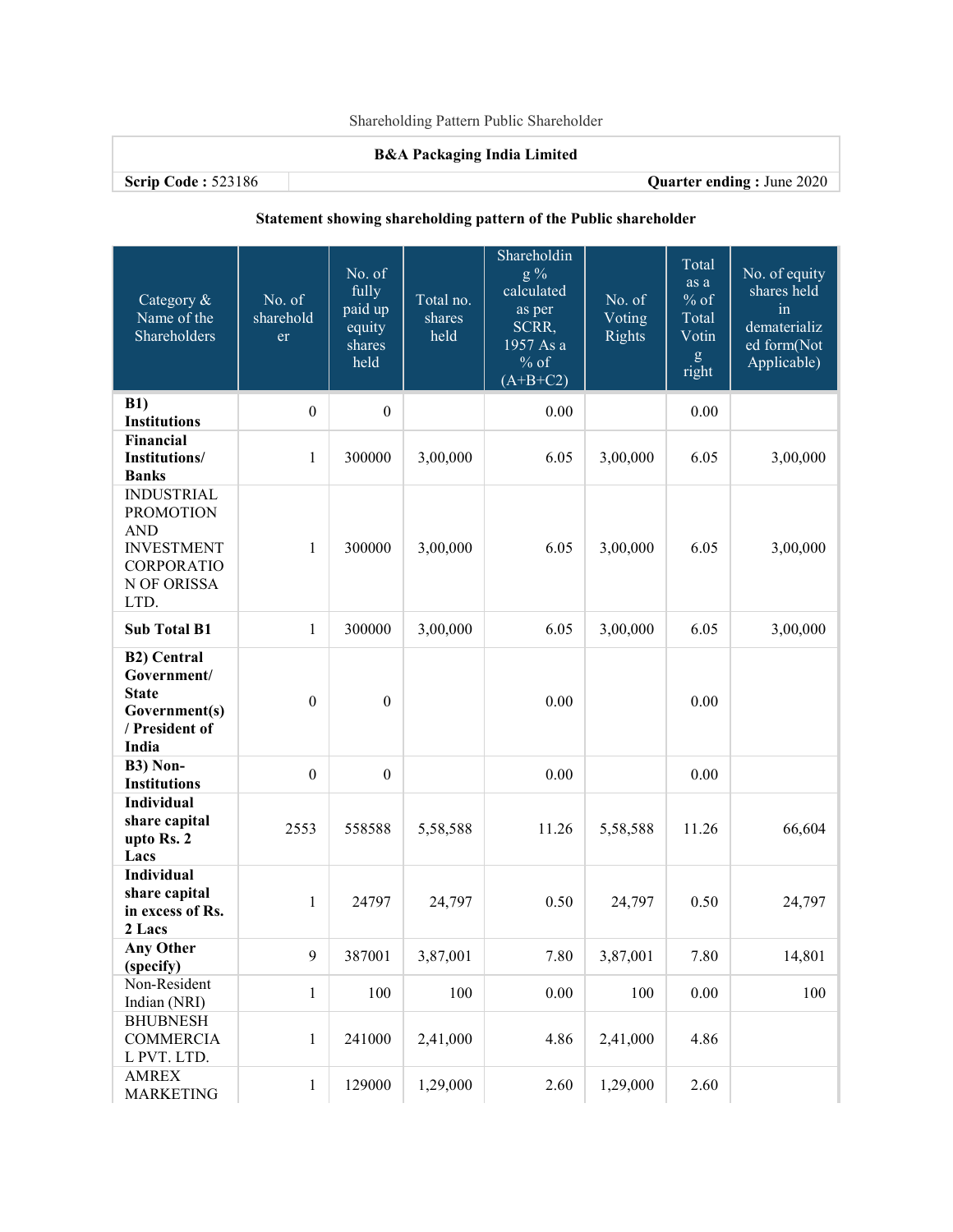| PVT. LTD.                  |      |             |               |       |          |       |          |
|----------------------------|------|-------------|---------------|-------|----------|-------|----------|
| <b>Bodies</b><br>Corporate | 6    | 16901       | 16,901        | 0.34  | 16,901   | 0.34  | 14,701   |
| <b>Sub Total B3</b>        | 2563 | 970386      | 9,70,386      | 19.56 | 9,70,386 | 19.56 | 1,06,202 |
| $B=B1+B2+B3$               | 2564 | 127038<br>6 | 12,70,38<br>O | 25.61 | 12,70,38 | 25.61 | 4,06,202 |

Details of the shareholders acting as persons in Concert including their Shareholding (No. and %):

Details of Shares which remain unclaimed may be given here along with details such as number of shareholders, outstanding shares held in demat/unclaimed suspense account, voting rights which are frozen etc. **Note** 

(1) The above format needs to disclose name of all holders holding more than 1% of total number of shares

(2) W.r.t. the information pertaining to Depository Receipts, the same may be disclosed in the respective columns to the extent information available,.